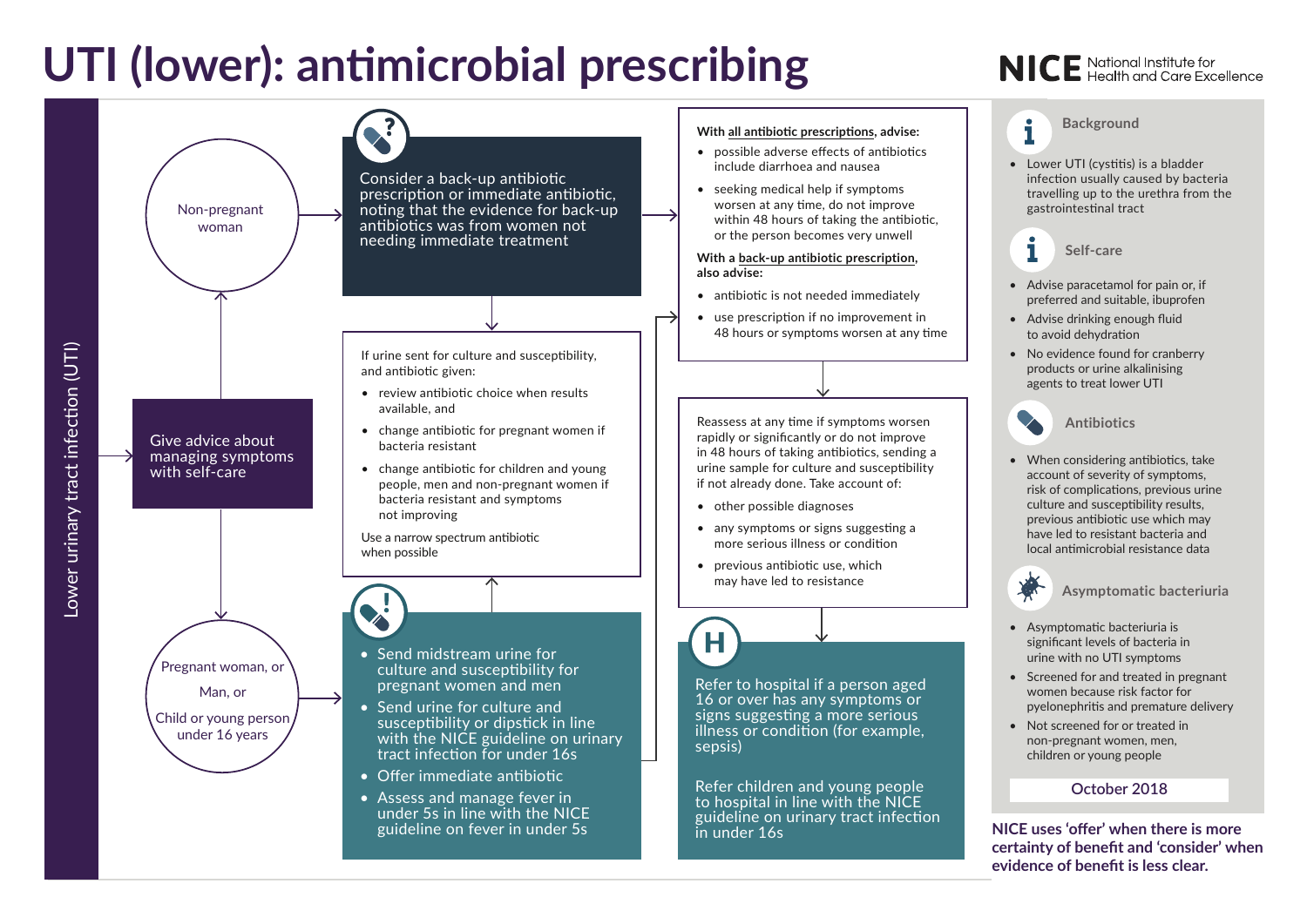# **UTI (lower): antimicrobial prescribing**

**NICE** National Institute for<br>**NICE** Health and Care Excellence

**Choice of antibiotic: non-pregnant women aged 16 years and over Choice of antibiotic: children and young people under 16 years**

| Antibiotic <sup>1</sup>                                                                                                                                                                                                                                                                                                                                                                                                                                                                                                                                                                                                                                                                                                                                                                                                                                                                                                                                                                                                                                                                                                                                                                                                                                                                                                  | Dosage and course length <sup>2</sup>                                       |  |  |  |
|--------------------------------------------------------------------------------------------------------------------------------------------------------------------------------------------------------------------------------------------------------------------------------------------------------------------------------------------------------------------------------------------------------------------------------------------------------------------------------------------------------------------------------------------------------------------------------------------------------------------------------------------------------------------------------------------------------------------------------------------------------------------------------------------------------------------------------------------------------------------------------------------------------------------------------------------------------------------------------------------------------------------------------------------------------------------------------------------------------------------------------------------------------------------------------------------------------------------------------------------------------------------------------------------------------------------------|-----------------------------------------------------------------------------|--|--|--|
| First choice <sup>3</sup>                                                                                                                                                                                                                                                                                                                                                                                                                                                                                                                                                                                                                                                                                                                                                                                                                                                                                                                                                                                                                                                                                                                                                                                                                                                                                                |                                                                             |  |  |  |
| Nitrofurantoin -<br>if eGFR $\geq$ 45 ml/minute <sup>4</sup>                                                                                                                                                                                                                                                                                                                                                                                                                                                                                                                                                                                                                                                                                                                                                                                                                                                                                                                                                                                                                                                                                                                                                                                                                                                             | 100 mg modified-release twice a day for 3 days                              |  |  |  |
| Trimethoprim - if low risk of<br>resistance <sup>5</sup>                                                                                                                                                                                                                                                                                                                                                                                                                                                                                                                                                                                                                                                                                                                                                                                                                                                                                                                                                                                                                                                                                                                                                                                                                                                                 | 200 mg twice a day for 3 days                                               |  |  |  |
| Second choice (no improvement in lower UTI symptoms on first choice taken for at least<br>48 hours, or when first choice not suitable) <sup>3, 6</sup>                                                                                                                                                                                                                                                                                                                                                                                                                                                                                                                                                                                                                                                                                                                                                                                                                                                                                                                                                                                                                                                                                                                                                                   |                                                                             |  |  |  |
| Nitrofurantoin - if eGFR<br>$\geq$ 45 ml/minute <sup>4</sup> and not first<br>choice                                                                                                                                                                                                                                                                                                                                                                                                                                                                                                                                                                                                                                                                                                                                                                                                                                                                                                                                                                                                                                                                                                                                                                                                                                     | 100 mg modified-release twice a day for 3 days                              |  |  |  |
| Pivmecillinam (a penicillin)                                                                                                                                                                                                                                                                                                                                                                                                                                                                                                                                                                                                                                                                                                                                                                                                                                                                                                                                                                                                                                                                                                                                                                                                                                                                                             | 400 mg initial dose, then 200 mg three times a day for a<br>total of 3 days |  |  |  |
| Fosfomycin                                                                                                                                                                                                                                                                                                                                                                                                                                                                                                                                                                                                                                                                                                                                                                                                                                                                                                                                                                                                                                                                                                                                                                                                                                                                                                               | 3 g single dose sachet                                                      |  |  |  |
| <sup>1</sup> See BNF for use and dosing in specific populations, for example, hepatic impairment, renal<br>impairment and breast-feeding.<br><sup>2</sup> Doses given are by mouth using immediate-release medicines, unless otherwise stated.<br><sup>3</sup> Check any previous urine culture and susceptibility results and antibiotic prescribing and<br>choose antibiotics accordingly.<br><sup>4</sup> May be used with caution if eGFR 30-44 ml/minute to treat uncomplicated lower UTI<br>caused by suspected or proven multidrug resistant bacteria and only if potential benefit<br>outweighs risk (BNF, August 2018).<br><sup>5</sup> A lower risk of resistance may be more likely if not used in the past 3 months, previous<br>urine culture suggests susceptibility (but this was not used), and in younger people in areas<br>where local epidemiology data suggest resistance is low. A higher risk of resistance may be<br>more likely with recent use and in older people in residential facilities.<br><sup>6</sup> If there are symptoms of pyelonephritis or the person has a complicated UTI (associated<br>with a structural or functional abnormality, or underlying disease, which increases the risk<br>of a more serious outcome or treatment failure), see the recommendations on choice of |                                                                             |  |  |  |

antibiotic in the NICE antimicrobial prescribing guideline on [acute pyelonephritis.](http://www.nice.org.uk/guidance/ng111)

Abbreviations: eGFR, estimated glomerular filtration rate.

| Antibiotic <sup>1</sup>                                                                                                                                                                 | Dosage and course length <sup>2</sup>                                                                                                                                                                                                                                                                                  |  |  |
|-----------------------------------------------------------------------------------------------------------------------------------------------------------------------------------------|------------------------------------------------------------------------------------------------------------------------------------------------------------------------------------------------------------------------------------------------------------------------------------------------------------------------|--|--|
| Refer children under 3 months to paediatric specialist and treat with intravenous antibiotics in line<br>with the NICE guideline on fever in under 5s                                   |                                                                                                                                                                                                                                                                                                                        |  |  |
| Children aged 3 months and over - First choice <sup>3, 4</sup>                                                                                                                          |                                                                                                                                                                                                                                                                                                                        |  |  |
| Trimethoprim - if low risk of<br>resistance <sup>5</sup>                                                                                                                                | 3 to 5 months, 4 mg/kg (maximum 200 mg per dose) or 25 mg twice<br>a day for 3 days; 6 months to 5 years, 4 mg/kg (maximum 200 mg<br>per dose) or 50 mg twice a day for 3 days; 6 to 11 years, 4 mg/kg<br>(maximum 200 mg per dose) or 100 mg twice a day for 3 days;<br>12 to 15 years, 200 mg twice a day for 3 days |  |  |
| Nitrofurantoin -<br>if eGFR $\geq$ 45 ml/minute <sup>6</sup>                                                                                                                            | 3 months to 11 years, 750 micrograms/kg four times a day for 3 days<br>12 to 15 years, 50 mg four times a day or 100 mg modified-release<br>twice a day for 3 days                                                                                                                                                     |  |  |
| <b>Children aged 3 months and over</b> - Second choice (worsening lower UTI symptoms on first choice<br>taken for at least 48 hours or when first choice not suitable) <sup>3,4,7</sup> |                                                                                                                                                                                                                                                                                                                        |  |  |
| Nitrofurantoin - if eGFR<br>$\geq$ 45 ml/minute <sup>6</sup> and not first<br>choice                                                                                                    | 3 months to 11 years, 750 micrograms/kg four times a day for 3 days<br>12 to 15 years, 50 mg four times a day or 100 mg modified-release<br>twice a day for 3 days                                                                                                                                                     |  |  |
| Amoxicillin (only if culture<br>results available and<br>susceptible)                                                                                                                   | 1 to 11 months, 125 mg three times a day for 3 days;<br>1 to 4 years, 250 mg three times a day for 3 days;<br>5 to 15 years, 500 mg three times a day for 3 days                                                                                                                                                       |  |  |
| Cefalexin                                                                                                                                                                               | 3 to 11 months, 12.5 mg/kg or 125 mg twice a day for 3 days; 1 to 4<br>years, 12.5 mg/kg twice a day or 125 mg three times a day for 3 days;<br>5 to 11 years, 12.5 mg/kg twice a day or 250 mg three times a day for<br>3 days; 12 to 15 years, 500 mg twice a day for 3 days                                         |  |  |

<sup>1</sup>See BNF for children (BNFC) for use and dosing in specific populations.

<sup>2</sup>Age bands apply to children of average size; in practice the prescriber will use these with other factors. Doses given are by mouth using immediate release medicines, unless otherwise stated. <sup>3</sup>Check previous urine culture and susceptibility results and antibiotic prescribing. If receiving prophylactic antibiotics, treatment should be with a different antibiotic.

4If 2 or more antibiotics are appropriate, choose the antibiotic with the lowest acquisition cost. Some children may also be able to take a tablet or part-tablet, rather than a liquid formulation if the dose is appropriate.

5A lower risk of resistance may be more likely if not used in the past 3 months, previous urine culture suggests susceptibility (but this was not used), and in younger people in areas where data suggest resistance is low. Risk of resistance may be higher with recent use and in older people in care homes. 6May be used with caution if eGFR 30–44 ml/minute to treat uncomplicated lower UTI caused by suspected or proven multidrug resistant bacteria and only if potential benefit outweighs risk (BNFC, August 2018).

7 If there are symptoms of pyelonephritis or the person has a complicated UTI, see the recommendations on choice of antibiotic in the NICE antimicrobial prescribing guideline on [acute pyelonephritis](http://www.nice.org.uk/guidance/ng111).

Abbreviations: eGFR, estimated glomerular filtration rate.